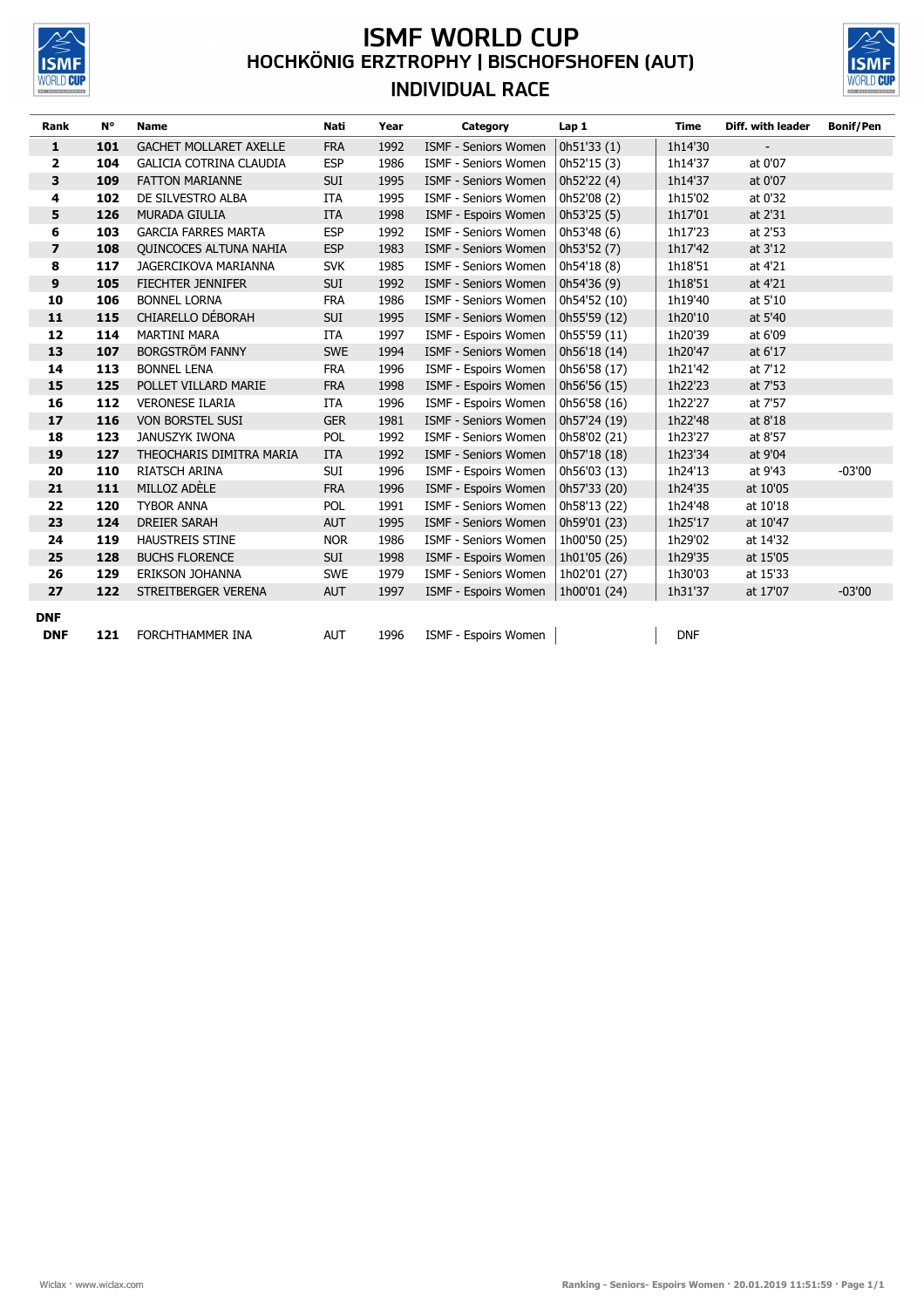

## **ISMF WORLD CUP**<br>HOCHKÖNIG ERZTROPHY | BISCHOFSHOFEN (AUT) **INDIVIDUAL RACE**



| Rank                    | N°  | <b>Name</b>            | Nati       | Year | Category                    | Lap 1       | Time       | Diff. with leader        | <b>Bonif/Pen</b> |
|-------------------------|-----|------------------------|------------|------|-----------------------------|-------------|------------|--------------------------|------------------|
| 1                       | 126 | <b>MURADA GIULIA</b>   | <b>ITA</b> | 1998 | ISMF - Espoirs Women        | 0h53'25(1)  | 1h17'01    | $\overline{\phantom{0}}$ |                  |
| $\mathbf{z}$            | 114 | <b>MARTINI MARA</b>    | ITA        | 1997 | ISMF - Espoirs Women        | 0h55'59 (2) | 1h20'39    | at 3'38                  |                  |
| 3                       | 113 | <b>BONNEL LENA</b>     | <b>FRA</b> | 1996 | ISMF - Espoirs Women        | 0h56'58(6)  | 1h21'42    | at 4'41                  |                  |
| 4                       | 125 | POLLET VILLARD MARIE   | <b>FRA</b> | 1998 | ISMF - Espoirs Women        | 0h56'56 (4) | 1h22'23    | at 5'22                  |                  |
| 5                       | 112 | <b>VERONESE ILARIA</b> | <b>ITA</b> | 1996 | ISMF - Espoirs Women        | 0h56'58(5)  | 1h22'27    | at 5'26                  |                  |
| 6                       | 110 | <b>RIATSCH ARINA</b>   | <b>SUI</b> | 1996 | ISMF - Espoirs Women        | 0h56'03 (3) | 1h24'13    | at 7'12                  | $-03'00$         |
| $\overline{\mathbf{z}}$ | 111 | MILLOZ ADELE           | <b>FRA</b> | 1996 | ISMF - Espoirs Women        | 0h57'33(7)  | 1h24'35    | at 7'34                  |                  |
| 8                       | 128 | <b>BUCHS FLORENCE</b>  | <b>SUI</b> | 1998 | <b>ISMF - Espoirs Women</b> | 1h01'05 (9) | 1h29'35    | at 12'34                 |                  |
| 9                       | 122 | STREITBERGER VERENA    | <b>AUT</b> | 1997 | ISMF - Espoirs Women        | 1h00'01 (8) | 1h31'37    | at 14'36                 | $-03'00$         |
| <b>DNF</b>              |     |                        |            |      |                             |             |            |                          |                  |
| <b>DNF</b>              | 121 | FORCHTHAMMER INA       | <b>AUT</b> | 1996 | ISMF - Espoirs Women        |             | <b>DNF</b> |                          |                  |